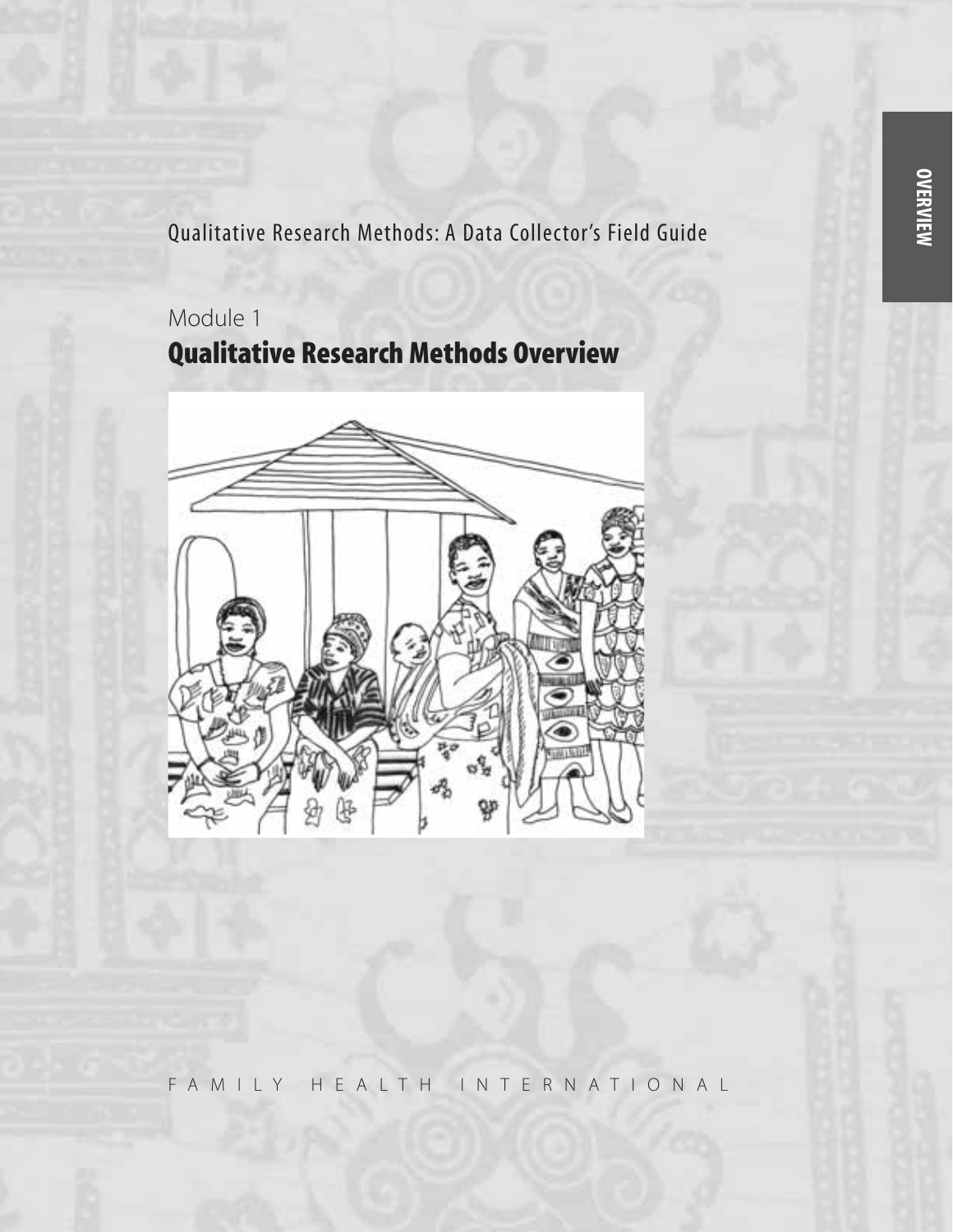# Qualitative Research Methods Overview

**T**his module introduces the fundamental elements of a qualitative approach to research, to help you understand and become proficient in the qualitative methods discussed in subsequent modules. We recommend that you consult the suggested readings at the end of the module for more in-depth treatment of the foundations of qualitative research.

This module covers the following topics:

- Introduction to Qualitative Research
- Comparing Qualitative and Quantitative Research
- Sampling in Qualitative Research
- Recruitment in Qualitative Research
- Ethical Guidelines in Qualitative Research
- Suggested Readings

### **Introduction to Qualitative Research**

### **What is qualitative research?**

Qualitative research is a type of scientific research. In general terms, scientific research consists of an investigation that:

- seeks answers to a question
- systematically uses a predefined set of procedures to answer the question
- collects evidence
- produces findings that were not determined in advance
- produces findings that are applicable beyond the immediate boundaries of the study

Qualitative research shares these characteristics. Additionally, it seeks to understand a given research problem or topic from the perspectives of the local population it involves. Qualitative research is especially effective in obtaining culturally specific information about the values, opinions, behaviors, and social contexts of particular populations.

### **What can we learn from qualitative research?**

The strength of qualitative research is its ability to provide complex textual descriptions of how people experience a given research issue. It provides information about the "human" side of an issue – that is, the often contradictory behaviors, beliefs, opinions, emotions, and relationships of individuals. Qualitative methods are also effective in identifying intangible factors, such as social norms, socioeconomic status, gender roles, ethnicity, and religion, whose role in the research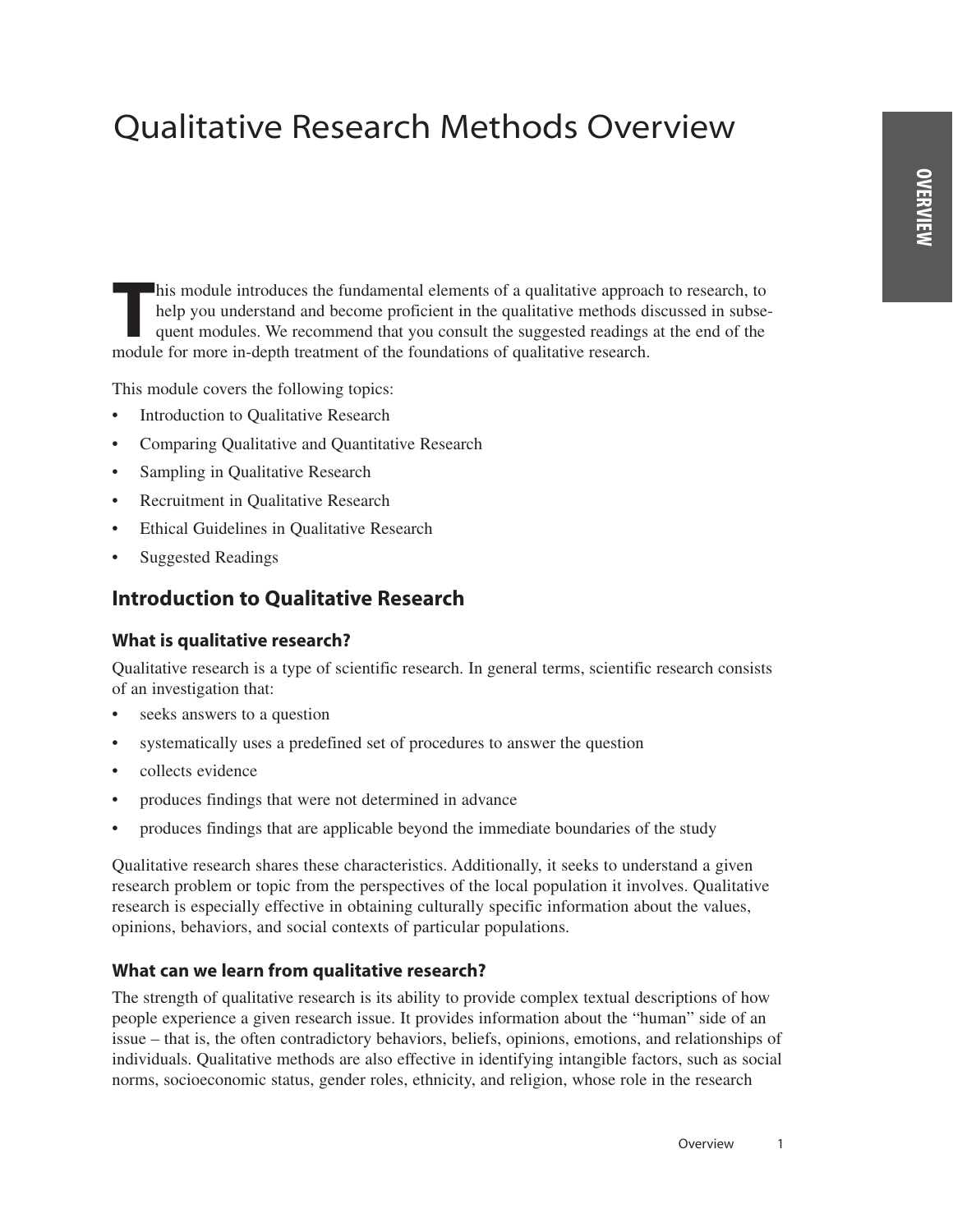issue may not be readily apparent. When used along with quantitative methods, qualitative research can help us to interpret and better understand the complex reality of a given situation and the implications of quantitative data.

Although findings from qualitative data can often be extended to people with characteristics similar to those in the study population, gaining a rich and complex understanding of a specific social context or phenomenon typically takes precedence over eliciting data that can be generalized to other geographical areas or populations. In this sense, qualitative research differs slightly from scientific research in general.

#### **What are some qualitative research methods?**

The three most common qualitative methods, explained in detail in their respective modules, are participant observation, in-depth interviews, and focus groups. Each method is particularly suited for obtaining a specific type of data.

- *Participant observation* is appropriate for collecting data on naturally occurring behaviors in their usual contexts.
- *In-depth interviews* are optimal for collecting data on individuals' personal histories, perspectives, and experiences, particularly when sensitive topics are being explored.
- *Focus groups* are effective in eliciting data on the cultural norms of a group and in generating broad overviews of issues of concern to the cultural groups or subgroups represented.

#### **What forms do qualitative data take?**

The types of data these three methods generate are field notes, audio (and sometimes video) recordings, and transcripts.

### **Comparing Quantitative and Qualitative Research**

### **What are the basic differences between quantitative and qualitative research methods?**

Quantitative and qualitative research methods differ primarily in:

- their analytical objectives
- the types of questions they pose
- the types of data collection instruments they use
- the forms of data they produce
- the degree of flexibility built into study design

Table 1, page 3, briefly outlines these major differences. For a more in-depth theoretical treatment of the differences between qualitative and quantitative research, we refer the reader to the suggested readings listed at the end of this chapter, especially Bernard 1995.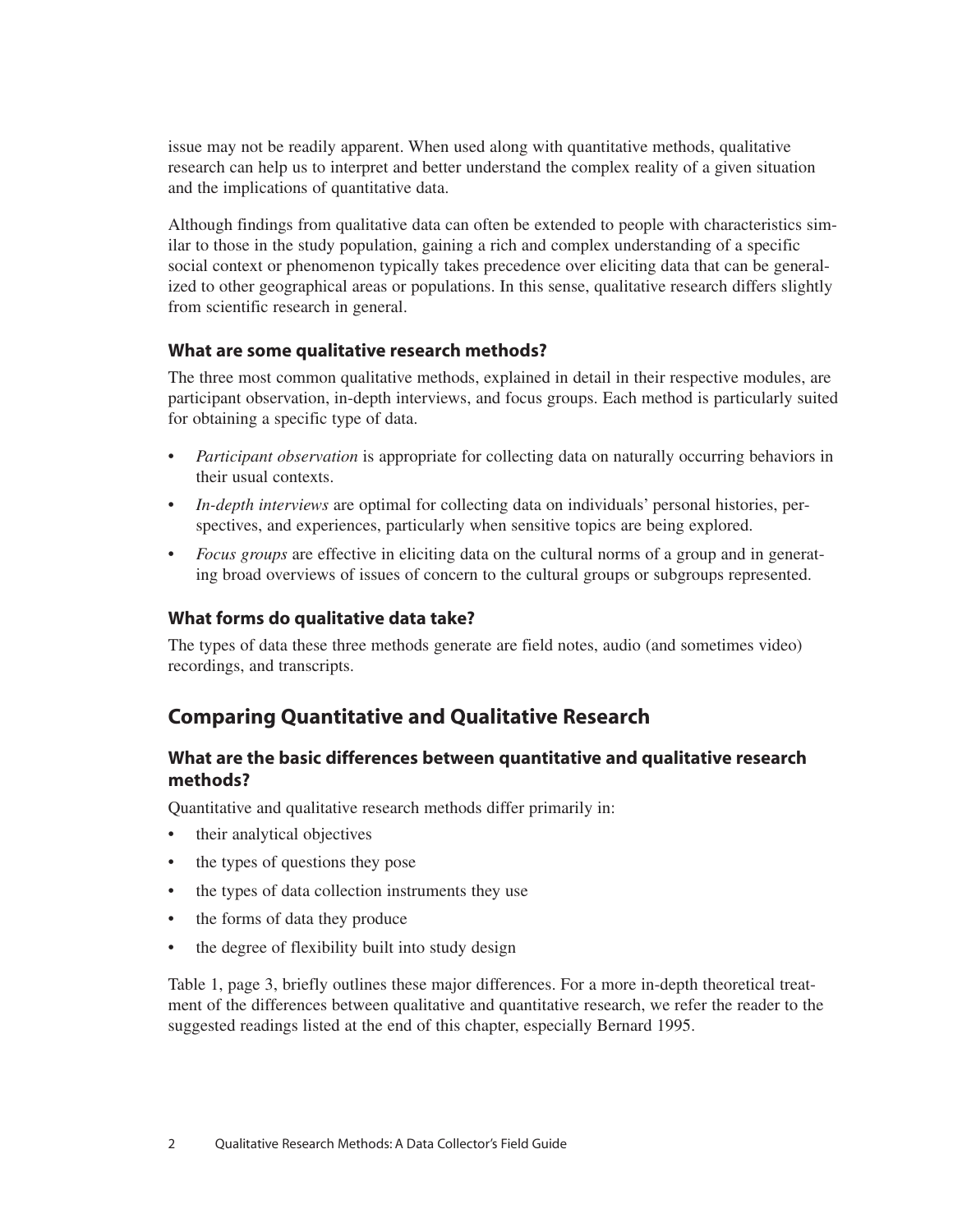#### **Table 1. Comparison of quantitative and qualitative research approaches General framework Analytical objectives Question format Data format Flexibility in study design Quantitative** Seek to confirm hypotheses about phenomena Instruments use more rigid style of eliciting and categorizing responses to questions Use highly structured methods such as questionnaires, surveys, and structured observation To quantify variation To predict causal relationships To describe characteristics of a population Closed-ended Numerical (obtained by assigning numerical values to responses) Study design is stable from beginning to end Participant responses do not influence or determine how and which questions researchers ask next Study design is subject to statistical assumptions and conditions **Qualitative** Seek to explore phenomena Instruments use more flexible, iterative style of eliciting and categorizing responses to questions Use semi-structured methods such as in-depth interviews, focus groups, and participant observation To describe variation To describe and explain relationships To describe individual experiences To describe group norms Open-ended Textual (obtained from audiotapes, videotapes, and field notes) Some aspects of the study are flexible (for example, the addition, exclusion, or wording of particular interview questions) Participant responses affect how and which questions researchers ask next Study design is iterative, that is, data collection and research questions are adjusted according

### **What is the most important difference between quantitative and qualitative methods?**

The key difference between quantitative and qualitative methods is their flexibility. Generally, quantitative methods are fairly inflexible. With quantitative methods such as surveys and questionnaires, for example, researchers ask all participants identical questions in the same order. The response categories from which participants may choose are "closed-ended" or fixed. The advantage of this inflexibility is that it allows for meaningful comparison of responses across participants and study sites. However, it requires a thorough understanding of the important questions to ask, the best way to ask them, and the range of possible responses.

to what is learned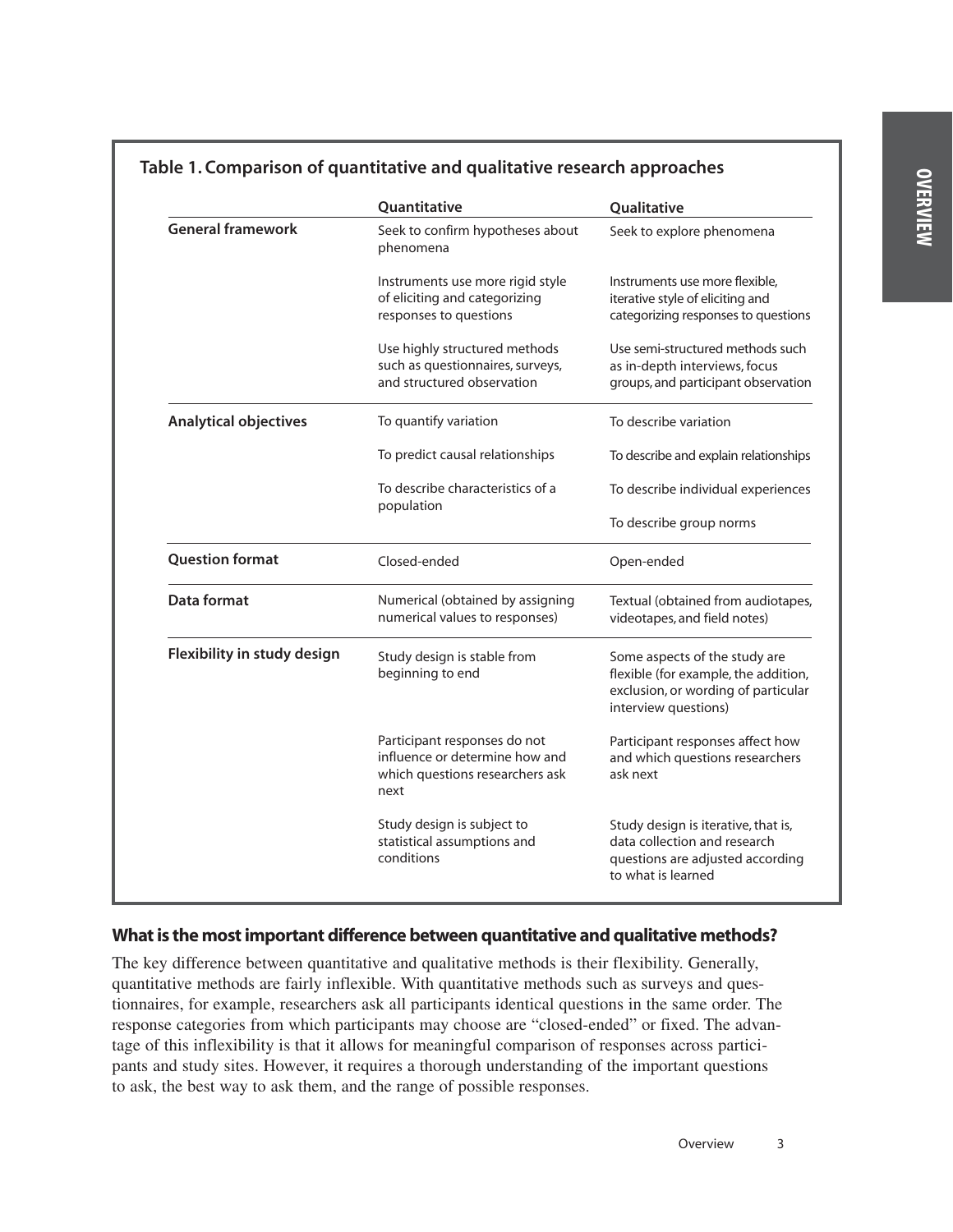Qualitative methods are typically more flexible – that is, they allow greater spontaneity and adaptation of the interaction between the researcher and the study participant. For example, qualitative methods ask mostly "open-ended" questions that are not necessarily worded in exactly the same way with each participant. With open-ended questions, participants are free to respond in their own words, and these responses tend to be more complex than simply "yes" or "no."

In addition, with qualitative methods, the relationship between the researcher and the participant is often less formal than in quantitative research. Participants have the opportunity to respond more elaborately and in greater detail than is typically the case with quantitative methods. In turn, researchers have the opportunity to respond immediately to what participants say by tailoring subsequent questions to information the participant has provided.

It is important to note, however, that there is a range of flexibility among methods used in both quantitative and qualitative research and that flexibility is not an indication of how scientifically rigorous a method is. Rather, the degree of flexibility reflects the kind of understanding of the problem that is being pursued using the method.

### **What are the advantages of qualitative methods for exploratory research?**

One advantage of qualitative methods in exploratory research is that use of open-ended questions and probing gives participants the opportunity to respond in their own words, rather than forcing them to choose from fixed responses, as quantitative methods do. Open-ended questions have the ability to evoke responses that are:

- meaningful and culturally salient to the participant
- unanticipated by the researcher
- rich and explanatory in nature

Another advantage of qualitative methods is that they allow the researcher the flexibility to probe initial participant responses – that is, to ask why or how. The researcher must listen carefully to what participants say, engage with them according to their individual personalities and styles, and use "probes" to encourage them to elaborate on their answers. (See the modules on In-Depth Interviews and Focus Groups, pages 42-43 and 64-65 respectively, for discussions of probes.)

#### **Is my quantitative experience applicable to qualitative research?**

Although the objectives of quantitative and qualitative research are not mutually exclusive, their approaches to deciphering the world involve distinct research techniques and thus separate skill sets. This guide is intended to train researchers in the skill set required for qualitative research. Experience in quantitative methods is not required, but neither is it a disadvantage. Essential for our purposes, rather, is that all qualitative data collectors have a clear understanding of the differences between qualitative and quantitative research, in order to avoid confusing qualitative and quantitative techniques. Whatever a researcher's experience in either approach, a general grasp of the premises and objectives motivating each helps develop and improve competence in the qualitative data collection techniques detailed in this guide.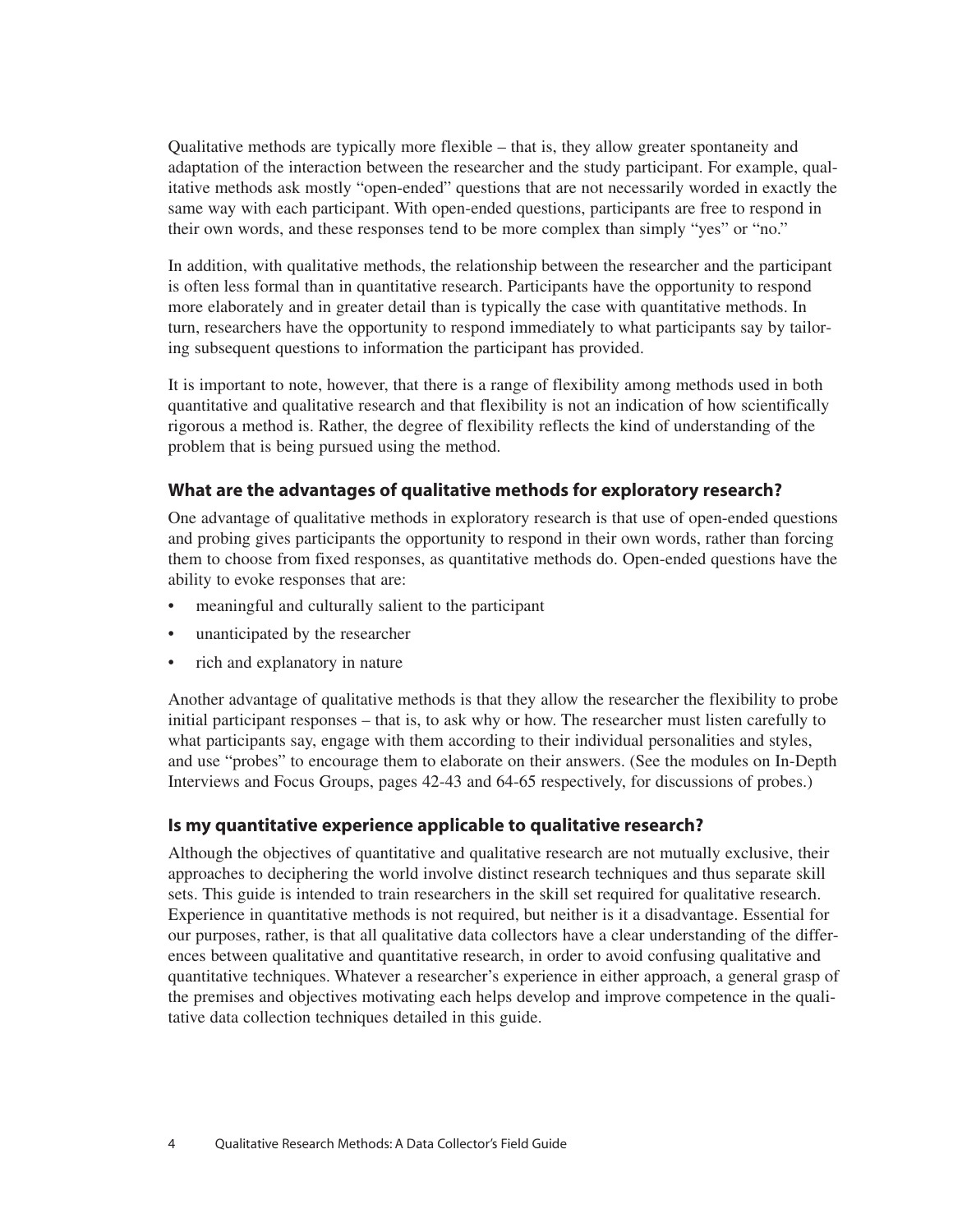### **Sampling in Qualitative Research**

Even if it were possible, it is not necessary to collect data from everyone in a community in order to get valid findings. In qualitative research, only a sample (that is, a subset) of a population is selected for any given study. The study's research objectives and the characteristics of the study population (such as size and diversity) determine which and how many people to select. In this section, we briefly describe three of the most common sampling methods used in qualitative research: purposive sampling, quota sampling, and snowball sampling. As data collectors, you will not be responsible for selecting the sampling method. The explanations below are meant to help you understand the reasons for using each method.

### **What is purposive sampling?**

Purposive sampling, one of the most common sampling strategies, groups participants according to preselected criteria relevant to a particular research question (for example, HIV-positive women in Capital City). Sample sizes, which may or may not be fixed prior to data collection, depend on the resources and time available, as well as the study's objectives. Purposive sample sizes are often determined on the basis of theoretical saturation (the point in data collection when new data no longer bring additional insights to the research questions). Purposive sampling is therefore most successful when data review and analysis are done in conjunction with data collection.

### **What is quota sampling?**

Quota sampling, sometimes considered a type of purposive sampling, is also common. In quota sampling, we decide while designing the study how many people with which characteristics to include as participants. Characteristics might include age, place of residence, gender, class, profession, marital status, use of a particular contraceptive method, HIV status, etc. The criteria we choose allow us to focus on people we think would be most likely to experience, know about, or have insights into the research topic. Then we go into the community and – using recruitment strategies appropriate to the location, culture, and study population – find people who fit these criteria, until we meet the prescribed quotas. (See the section in this module on Recruitment in Qualitative Research, page 6.)

### **How do purposive and quota sampling differ?**

Purposive and quota sampling are similar in that they both seek to identify participants based on selected criteria. However, quota sampling is more specific with respect to sizes and proportions of subsamples, with subgroups chosen to reflect corresponding proportions in the population. If, for example, gender is a variable of interest in how people experience HIV infection, a quota sample would seek an equal balance of HIV-positive men and HIV-positive women in a given city, assuming a 1:1 gender ratio in the population. Studies employ purposive rather than quota sampling when the number of participants is more of a target than a steadfast requirement – that is, an approximate rather than a strict quota.

### **What is snowball sampling?**

A third type of sampling, snowballing – also known as chain referral sampling – is considered a type of purposive sampling. In this method, participants or informants with whom contact has already been made use their social networks to refer the researcher to other people who could potentially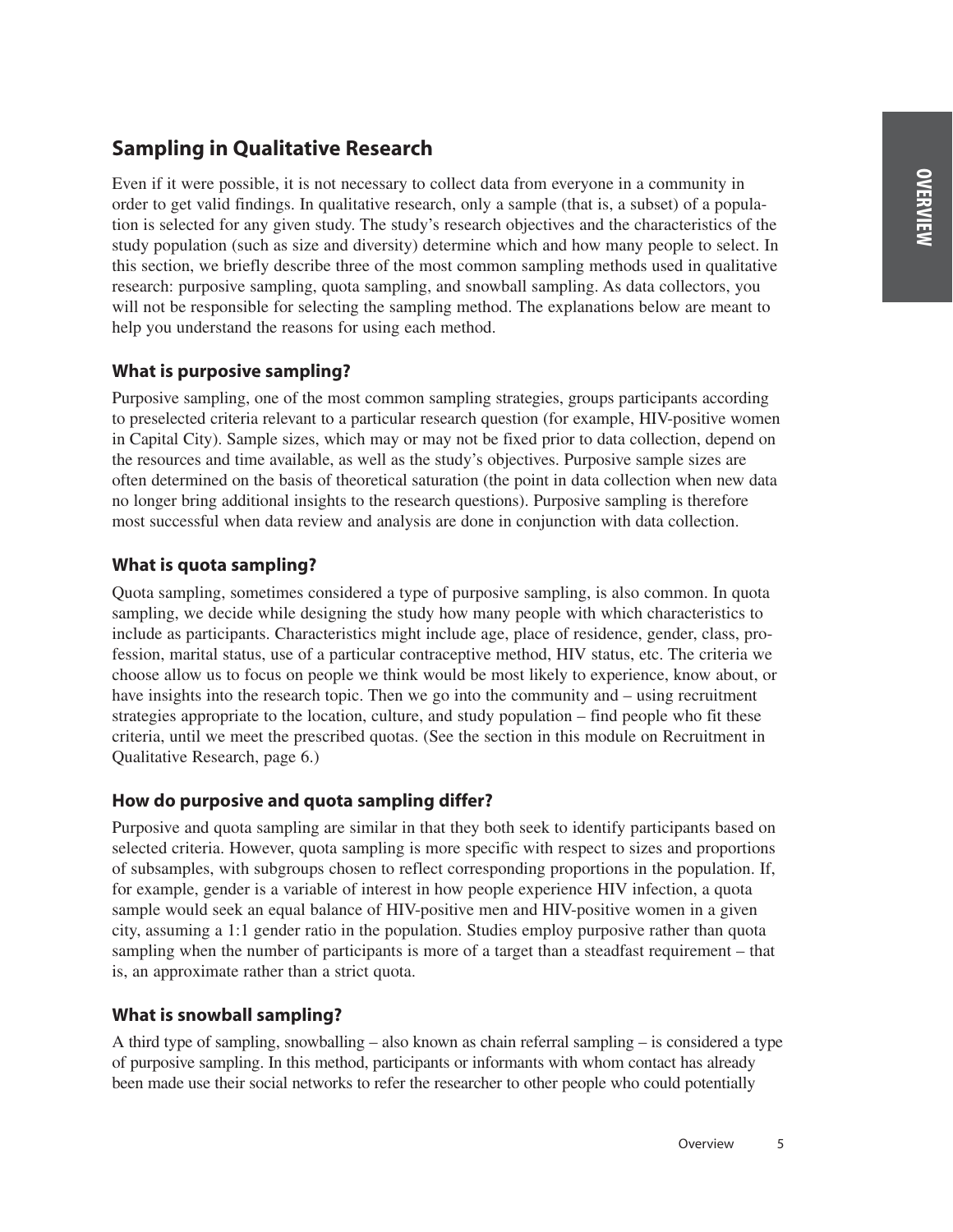participate in or contribute to the study. Snowball sampling is often used to find and recruit "hidden populations," that is, groups not easily accessible to researchers through other sampling strategies.

### **Recruitment in Qualitative Research**

A recruitment strategy is a project-specific plan for identifying and enrolling people to participate in a research study. The plan should specify criteria for screening potential participants, the number of people to be recruited, the location, and the approach to be used. In this section, we address some of the questions that may come up during the recruitment of participants.



### **How are recruitment strategies decided?**

Ideally, the local principal investigator and qualitative research team members work together, in close consultation with community leaders and gatekeepers (that is, community members in positions of official or unofficial authority), to develop a plan to identify and recruit potential participants for each site. Recruitment strategies are determined by the type and number of data collection activities in the study and by the characteristics of the study population. They are typically flexible and can be modified if new topics, research questions, or subpopulations emerge as important to the study, or if initial strategies do not result in the desired number of recruits. The criteria for selection can also be changed if certain data collection activities or

subpopulations of people prove not to be useful in answering the research questions, as discussed in greater detail below.

### **What if we disagree with recommendations from local leaders'?**

It is important for the research team to be respectful of and responsive to the guidance and advice of local experts and community leaders. Remember that they have had more opportunity to establish rapport with the local community and they will also have to maintain that rapport after the study is complete. Remember also that community members may hold community leaders and local organizations accountable for any misunderstandings or other problems resulting from the behavior of the field staff.

### **What should we say to people when we try to recruit them?**

Each research team develops guidelines for the introductory comments staff make to potential participants at each site. These guidelines need to be sensitive to the social and cultural contexts from which participants will be recruited. They should also reflect the researchers' awareness that willingness to participate in an interview or focus group will depend on how well the participants understand what the study is about, what will be expected of them if they participate, and how their privacy will be respected.

In developing recruitment guidelines, it is important to take special care to avoid saying anything that could be interpreted as coercive. The voluntary nature of participation in research studies should always be emphasized.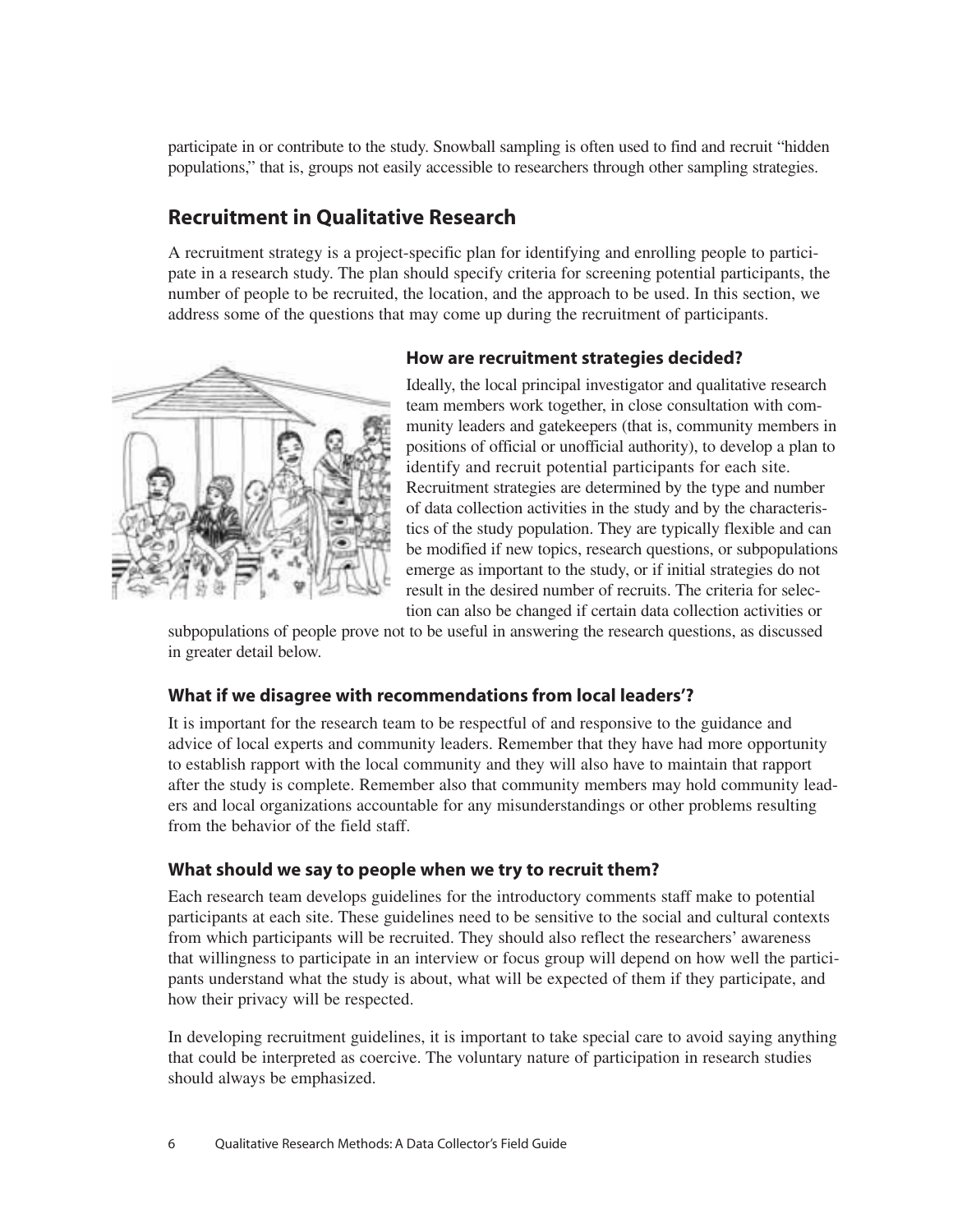### **Can we recruit people who are legally under the care of a parent or guardian?**

Yes, you may recruit minors, but in most cases you must obtain informed consent (discussed in detail in this module's section on Ethical Guidelines in Qualitative Research, page 9) from the parent or guardian, as well as from the potential participant. Exceptions to the parental consent requirement include pregnant adolescents and homeless minors, but you should always consult the guidelines of the relevant ethics review boards before proceeding with recruitment. Moreover, recruitment of minors must be specifically approved by all relevant ethics review boards. Because they are considered a vulnerable population, recruiting minors for research studies is a highly sensitive issue, and extra measures are required to ensure their protection.

#### **Do we always need to obtain informed consent? If so, oral or written?**

The ethics committee that reviews and approves the study protocol determines whether informed consent needs to be obtained for each data collection activity. Typically, formal informed consent is necessary for all qualitative research methods except participant observation, regardless of the sampling method used to identify potential participants and the strategies used to recruit them. Whether this informed consent is oral or written depends on a number of project-specific factors and ultimately upon approval by the ethics committee. During recruitment, obtaining informed consent for qualitative research involves clearly explaining the project to potential study participants. (See the section in this module on Ethical Guidelines in Qualitative Research, page 9, for more on informed consent.)

### **What if the recruitment strategy is not working?**

After data collection is under way, the local principal investigator and field staff may find that the recruitment strategy is not working as well as anticipated. Because qualitative research is an iterative process, it is permissible to change the recruitment strategy, as long as the proper approvals are obtained.

For example, it may be necessary to develop a new recruitment strategy because following the original plan has resulted in inadequate enrollment or because researchers determine that they need participants who meet a different set of criteria. After meeting to discuss alternatives, the research team should write down reasons why the strategy was not working or needs to be changed and outline how they would like to change it.

Proposed changes in the recruitment strategy must be submitted to the sponsoring organization, and some will require submission of a protocol amendment for approval by the ethics committees that initially approved the research. If new criteria for participation are proposed, for instance, they must be approved by relevant ethics committees before the new phase of recruitment can begin. Similarly, increasing the number of recruits would also require ethics committee approval.

Because of the limited time frame for data collection, it is important that the field staff work closely with the site principal investigator and community gatekeepers to identify and recruit the new set of research participants.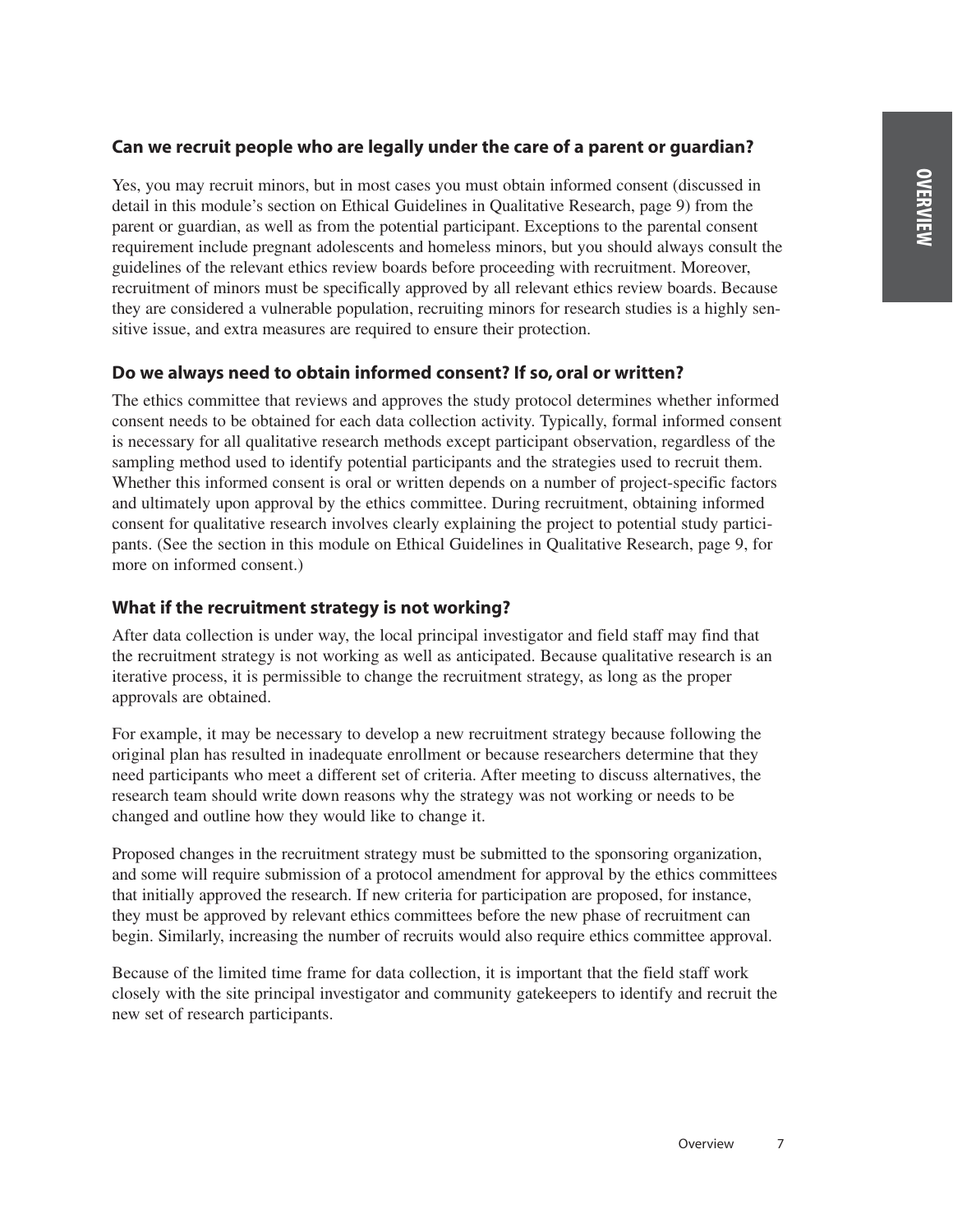### **Ethical Guidelines in Qualitative Research**

This section briefly summarizes ethical issues relevant to qualitative research. It is intended to provide a context for discussion in subsequent modules of procedures for safeguarding research participants' interests. Qualitative researchers, like anyone conducting research with people, should undergo formal research ethics training. The material presented here is not a substitute for training on research ethics. A list of ethics training resources is included on page 12.

*Research ethics* deals primarily with the interaction between researchers and the people they study. *Professional ethics* deals with additional issues such as collaborative relationships among researchers, mentoring relationships, intellectual property, fabrication of data, and plagiarism, among others. While we do not explicitly discuss professional ethics here, they are obviously as important for qualitative research as for any other endeavor. Most professional organizations, such as the American Anthropological Association, the Society for Applied Anthropology, the American Sociological Association, and the American Public Health Association, have developed broad statements of professional ethics that are easily accessible via the Internet.

### **Why is research ethics important in qualitative research?**

The history and development of international research ethics guidance is strongly reflective of abuses and mistakes made in the course of biomedical research. This has led some qualitative researchers to conclude that their research is unlikely to benefit from such guidance or even that they are not at risk of perpetrating abuses or making mistakes of real consequence for the people they study. Conversely, biomedical and public health researchers who use qualitative approaches without having the benefit of formal training in the social sciences may attempt to rigidly enforce bioethics practices without considering whether they are appropriate for qualitative research.

Between these two extremes lies a balanced approach founded on established principles for ethical research that are appropriately interpreted for and applied to the qualitative research context. Agreed-upon standards for research ethics help ensure that as researchers we explicitly consider the needs and concerns of the people we study, that appropriate oversight for the conduct of research takes place, and that a basis for trust is established between researchers and study participants.

Whenever we conduct research on people, the well-being of research participants must be our top priority. The research question is always of secondary importance. This means that if a choice must be made between doing harm to a participant and doing harm to the research, it is the research that is sacrificed. Fortunately, choices of that magnitude rarely need to be made in qualitative research! But the principle must not be dismissed as irrelevant, or we can find ourselves making decisions that eventually bring us to the point where our work threatens to disrupt the lives of the people we are researching.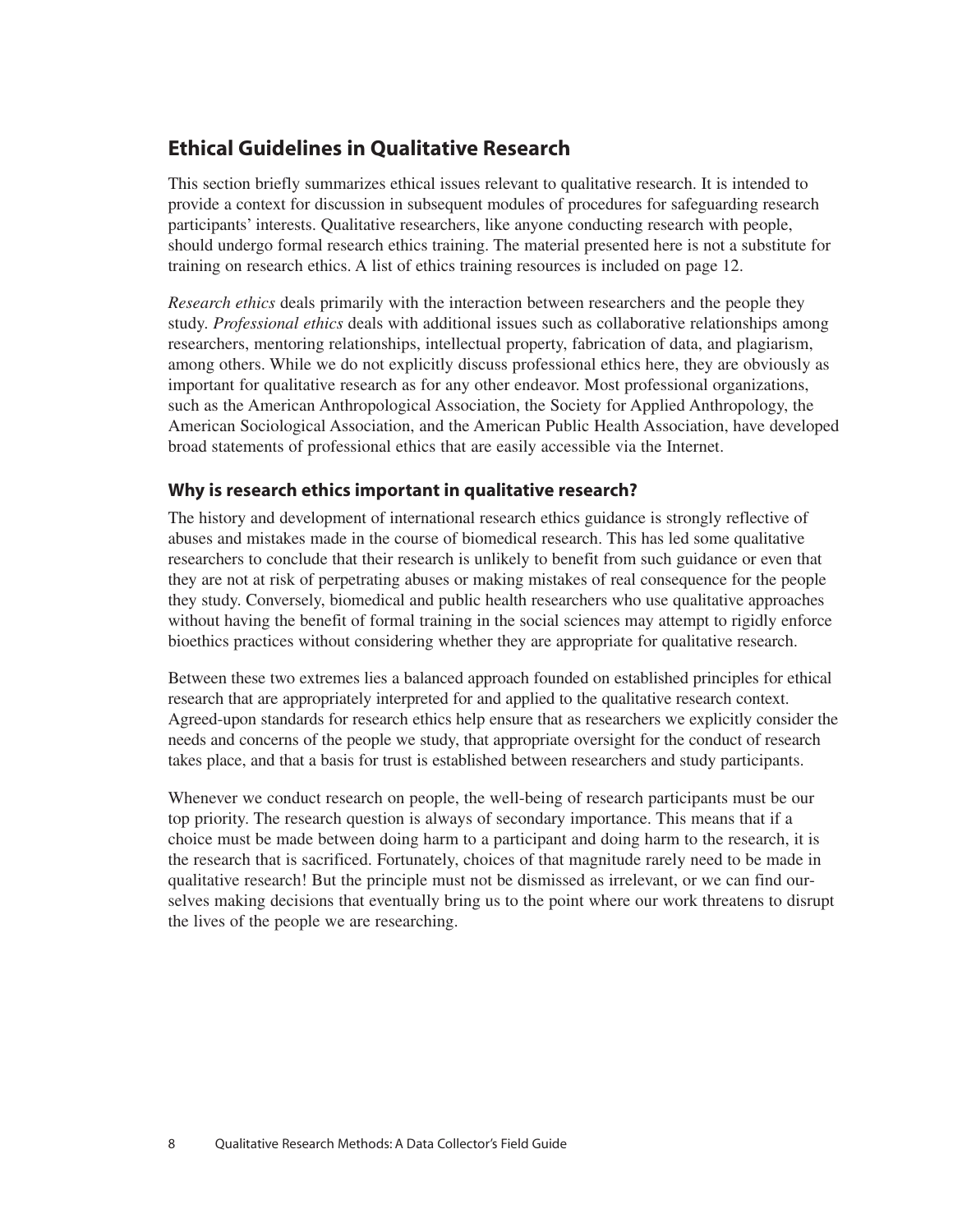### **What are the fundamental research ethics principles?**

Three core principles, originally articulated in The Belmont Report,<sup>1</sup> form the universally accepted basis for research ethics.

*Respect for persons* requires a commitment to ensuring the autonomy of research participants, and, where autonomy may be diminished, to protect people from exploitation of their vulnerability. The dignity of all research participants must be respected. Adherence to this principle ensures that people will not be used simply as a means to achieve research objectives.

*Beneficence* requires a commitment to minimizing the risks associated with research, including psychological and social risks, and maximizing the benefits that accrue to research participants. Researchers must articulate specific ways this will be achieved.

*Justice* requires a commitment to ensuring a fair distribution of the risks and benefits resulting from research. Those who take on the burdens of research participation should share in the benefits of the knowledge gained. Or, to put it another way, the people who are expected to benefit from the knowledge should be the ones who are asked to participate.

In addition to these established principles, some bioethicists have suggested that a fourth principle, *respect for communities*, should be added. Respect for communities "confers on the researcher an obligation to respect the values and interests of the community in research and, wherever possible, to protect the community from harm."<sup>2</sup> We believe that this principle is, in fact, fundamental for research when community-wide knowledge, values, and relationships are critical to research success and may in turn be affected by the research process or its outcomes.

### **What is informed consent?**

Informed consent is a mechanism for ensuring that people understand what it means to participate in a particular research study so they can decide in a conscious, deliberate way whether they want to participate. Informed consent is one of the most important tools for ensuring *respect for persons* during research.

Many people think of informed consent primarily as a *form*, that is, a piece of paper that describes in detail what the research is about, including the risks and benefits. This form generally goes through ethics committee approval procedures, includes legalistic language, and is signed by the participant, the researcher, and possibly a witness. Such informed consent forms are appropriate for biomedical and other research – including qualitative – when the risks faced by participants may be substantial. They may also be necessary for minimal risk research when the foundation for trust between researchers and participants is weak.

<sup>1</sup> National Commission for the Protection of Human Subjects of Biomedical and Behavioral Research. *The Belmont Report. Ethical Principles and Guidelines for the Protection of Human Subjects of Research*. Washington, DC: National Institutes of Health, 1979. Available: *http://ohsr.od.nih.gov/guidelines/belmont.html*.

<sup>2</sup> Weijer C, Goldsand G, Emanuel EJ. Protecting communities in research: current guidelines and limits of extrapolation. *Nature Genetics* 1999;23(3):275-80.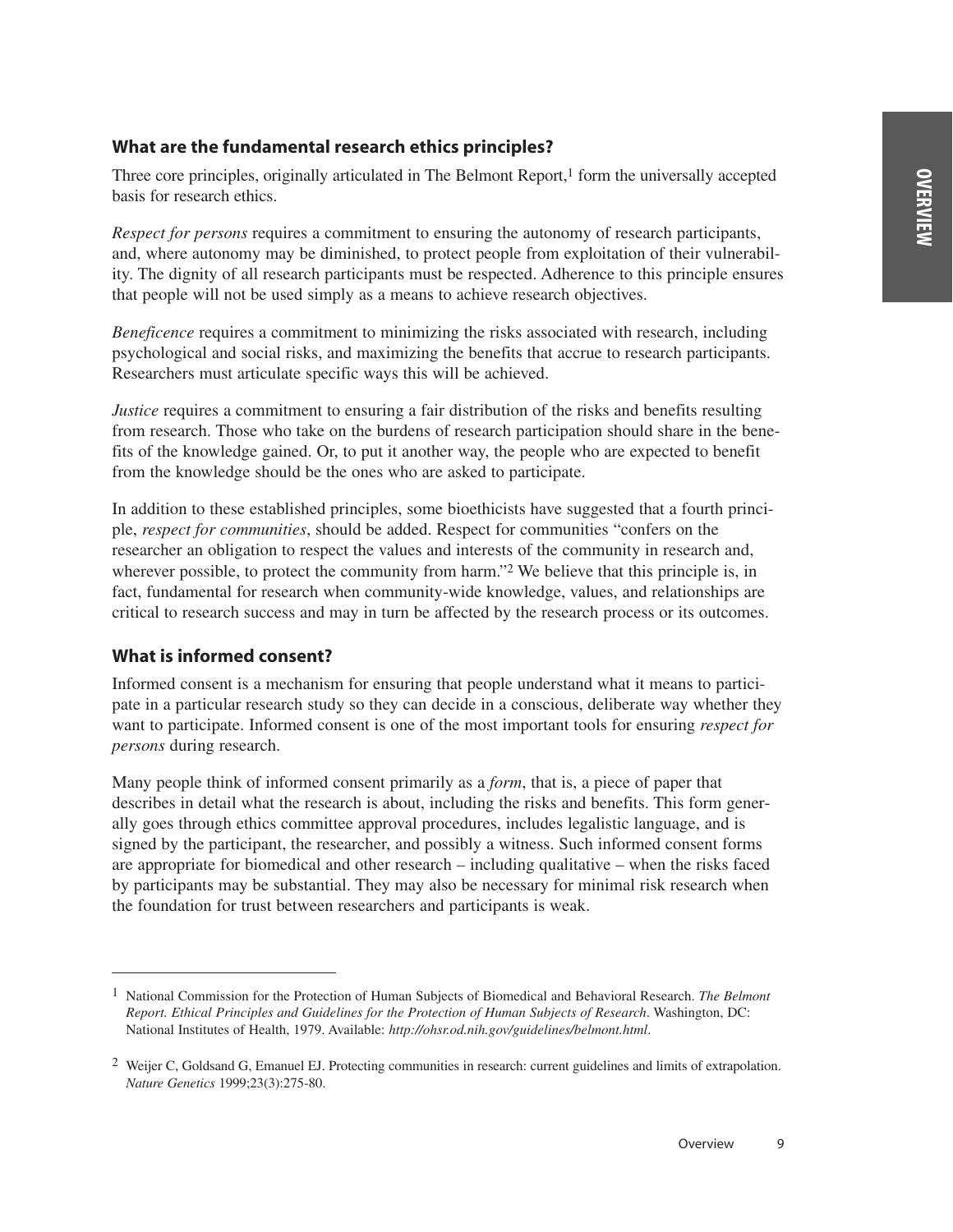But forms are really only one part of an informed consent *process*. In some cases, forms may not be the best way to ensure informed consent. There are also situations where obtaining informed consent from individual participants may not be feasible or necessary. For example, a researcher using participant observation to learn about how transactions occur in a public market would find it very hard to get everyone observed in that setting to sign a consent form and would probably create unwarranted suspicion about her motives in the process of seeking such consent. Yet if people see a stranger hanging around, watching, asking questions, and perhaps taking discreet notes, they may be even more suspicious about why she is there. In these situations, qualitative researchers must use other mechanisms to achieve the goal of informed consent.

#### **How do we achieve informed consent for qualitative research?**

In general, informed consent procedures are based on national and international research ethics guidelines; a review of such guidance is an important part of ethics training. Research organizations and ethics committees often have their own specific guidelines as well.

The first task in achieving informed consent is to inform people about the research in a way they can understand. This can be a multistep process. For example, you may begin by approaching community leaders and explaining the research to them. The leaders may then facilitate a community forum where interested people can learn about the research and ask questions. You might distribute information sheets, advertisements, or brochures, or try to get local newspapers or radio stations to do a report on the research. A community advisory board might be set up. Or the researchers might spend a week or two just talking with people one-on-one. If the researchers will be spending a lot of time in the community setting, or if the research is potentially controversial or sensitive, such efforts can go a long way toward gaining trust as well as understanding. In some situations, it may be necessary to obtain formal permission from community leaders or gatekeepers before research can begin.

In general, data collection activities that require more than casual interaction with a person require individual informed consent from that person, regardless of whether community-level permissions exist. Examples of such activities include in-depth interviews and focus groups. The person should be told:

- the purpose of the research
- what is expected of a research participant, including the amount of time likely to be required for participation
- expected risks and benefits, including psychological and social
- the fact that participation is voluntary and that one can withdraw at any time with no negative repercussions
- how confidentiality will be protected
- the name and contact information of the local lead investigator to be contacted for questions or problems related to the research
- the name and contact information of an appropriate person to contact with questions about one's rights as a research participant (usually the chair of the local ethics committee overseeing the research)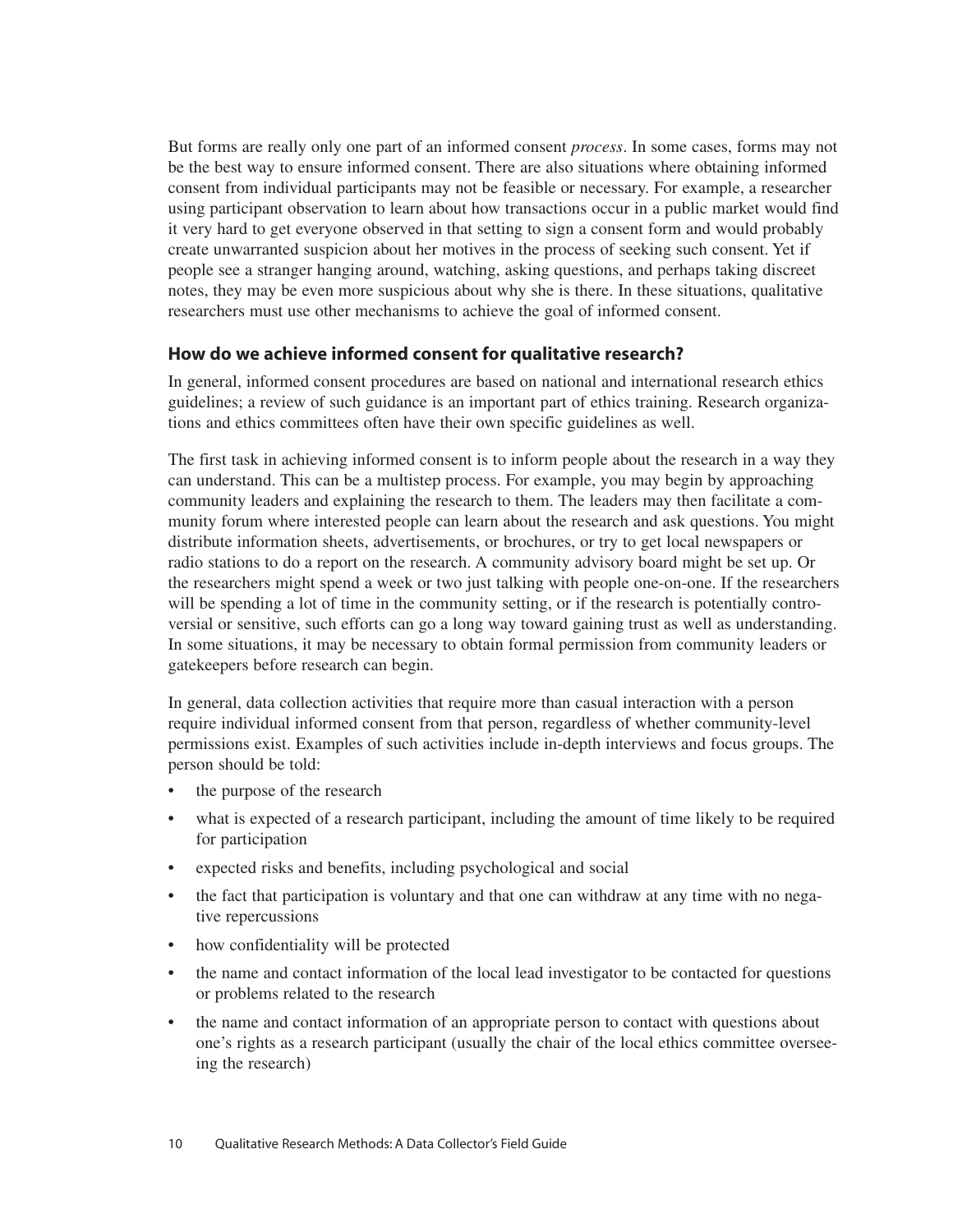All this information must be provided in a language and at an educational level that the participant can understand. Potential participants must be competent to make a decision about being in the research, and free from coercion or undue inducement to participate by researchers or others.

Individual informed consent may be *written* or *oral*.

- *Written consent* means that a person receives a written form that describes the research and then signs that form to document his or her consent to participate. For illiterate participants, the form is read to them, they make some kind of mark in place of a signature, and then a witness usually signs as testimony that the consent is authentic. Written informed consent may also be described as documented informed consent.
- *Oral consent* means that a person receives all of the information needed for consent either verbally or in writing and then verbally consents to participate. The participant does not sign a consent form; therefore, this is often described as waiving the requirement for documentation of informed consent. This does not mean that the requirement for informed consent is waived. Most ethics committees require the researchers to maintain accurate records of how and when consent was obtained for each participant. Oral consent is generally acceptable for



research with minimal risk, or where a loss of confidentiality is the primary risk and a signed consent form would be the only piece of identifying information for study participation.

### **How do we protect confidentiality?**

Because qualitative research is conversational, it is important for data collectors to maintain clear boundaries between what they are told by participants and what they tell to participants. Conversation is a social act that requires give and take. As qualitative researchers we "take" a lot of information from participants and therefore can feel a strong need to "give" similar information in return. People also enjoy talking about what they hear and learn – and researchers are no different. It may be tempting to pass along seemingly inconsequential information from one participant to another – for example, a funny statement or some news that appears to be common knowledge. Don't do it! People can become upset and untrusting about even seemingly trivial comments being shared, especially if they have divulged very personal information and grow concerned that you will divulge more.

Strategies for protecting confidentiality are described throughout in each of the method modules. But some situations will require unique strategies. The ways in which confidentiality might be breached should be carefully considered before data collection begins and explicit strategies be put in place for protection.

#### **How do I get research ethics training and certification?**

We strongly recommend that all staff associated with qualitative research undergo ethics training and obtain ethics certification before field work and data collection begin. In addition to data collectors, this includes anyone who will have direct contact with participants – such as drivers and